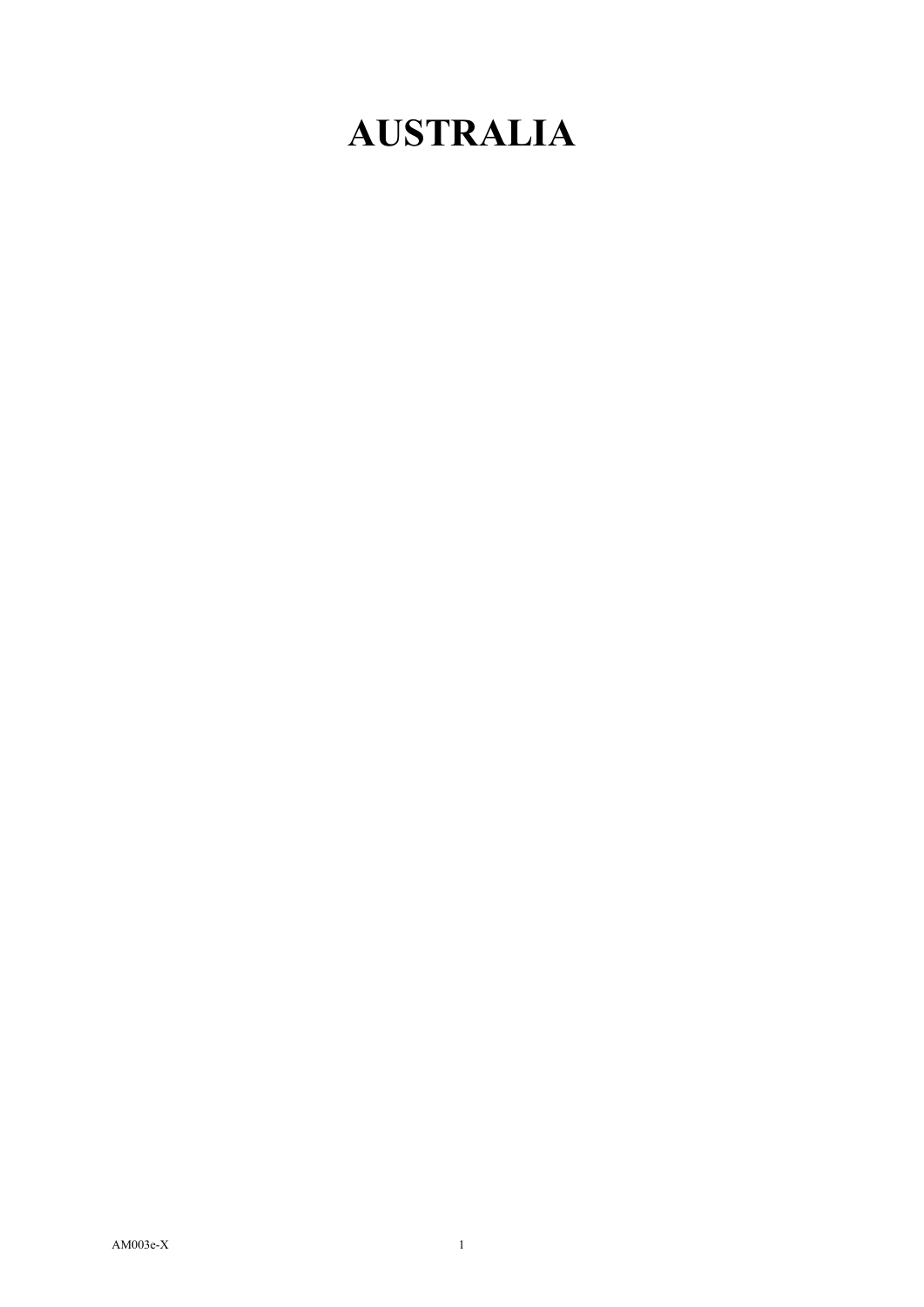## **Country Statement – Australia**

## **EBRD Annual Meeting 2020 – Virtual**

- May I start by commending staff and management of the Bank for their excellent work navigating the unique logistical challenges presented by COVID-19 to holding this Annual Meeting of all shareholder countries in five continents spread across 14 local time zones. I also thank the members of our constituency – the Republic of Korea, Egypt and New Zealand – for their cooperation and support over the past year.
- Australia thanks, Sir Suma Chakrabarti, the President for his leadership of EBRD over the past eight years, and interim President, Jürgen Rigterink, for his stewardship during the transition between Presidents.
- EBRD's core mandate is to transition our countries of operations (COOs) towards open market-orientated economies and promote private and entrepreneurial initiatives in those countries. The importance of this mandate has been highlighted by the economic impacts of COVID-19. Coupled with its significant capital stock, the Bank is well positioned at this time of uncertainty and broad economic challenge to support its COOs, and in particular the countries less advanced in transition, whether in the Southern and Eastern Mediterranean, Central and Eastern Europe, and Central Asia.
- Australia commends EBRD's €21 billion assistance package over 2020 and 2021, which is delivering significant and timely support to counter the impacts of COVID-19. While many of the EBRD's COOs have had success in stabilising the health impacts of COVID-19, the economic, social and development consequences will be large and long lasting. Australia encourages the Bank to stand ready to provide further support if recovery stalls or in the event of continued or further waves of COVID-19.
- In the absence of a safe, effective and affordable vaccine, many countries will face challenges in opening up their economies and progressing their development goals. We encourage EBRD to consider what role it can best play in supporting the wide and equitable distribution of a proven COVID-19 vaccine.
- Australia welcomes EBRD setting its direction for the next five years through the SCF 2021-25. In implementing the Framework, Australia encourages the Bank to concentrate its capital and activities where they are most needed, and carefully balance the needs of existing COOs with the possibility of expansion into other countries and regions, especially in light of the challenges presented by COVID-19. Finding the right balance will help countries maintain sustainable economic, social and development recovery; protect the balance sheet of the Bank; and reduce the need for more capital.
- If shareholders decide to expand the Bank's geographic focus during the SCF period, Australia encourages the Bank's work to be complementary to, and coordinated with, that of other institutions active in these regions, as this approach will maximise the benefit of new development assistance.